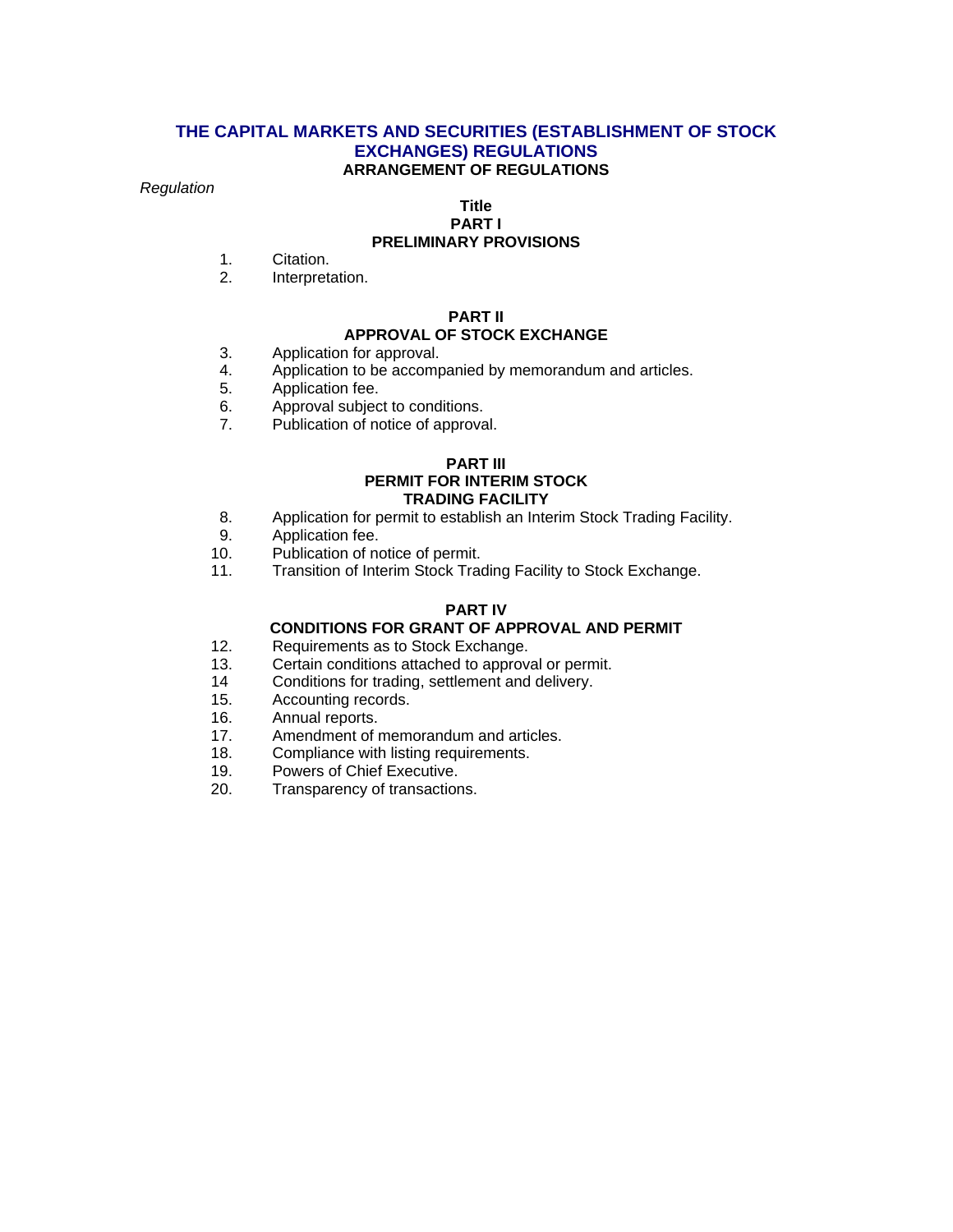#### **SCHEDULE THE CAPITAL MARKETS AND SECURITIES (ESTABLISHMENT OF STOCK EXCHANGES) REGULATIONS**

G.N. No. 416 of 1996

## **PART I**

## **PRELIMINARY PROVISIONS (regs 1-2)**

#### **1. Citation**

These Regulations may be cited as the Capital Markets and Securities (Establishment of Stock Exchanges) Regulations.

## **2. Interpretation**

In these Regulations, unless the context otherwise requires–

**"interim stock trading facility**" means the facility to be established in accordance with section 114 of the Act;

**"rules"** in relation to a stock exchange means the rules governing the conduct of a stock exchange or its members by whatever name they are called and includes rules contained in the regulations of the stock exchange.

# **PART II APPROVAL OF STOCK EXCHANGE (regs 3-7)**

## **3. Application for approval**

An application for approval of a stock exchange shall be made by a body corporate to the Authority in triplicate in the form specified in the Schedule.

### **4. Application to be accompanied by memorandum of association and articles**

An application for approval of the establishment of a stock exchange shall be accompanied by the applicant's memorandum of association which shall be in a form and satisfactory to the Authority and shall–

- (a) not permit the distribution of profits to members; and
- (b) restrict the membership of the stock exchange, dealers and such other persons as may be decided by the Authority.

## **5. Application fee**

An application to establish a stock exchange, shall be accompanied by an application fee of the sum of five hundred thousand shillings which shall be payable in a manner determined by the Authority.

## **6. Approval subject to conditions**

Approval for the establishment of stock exchange shall be granted subject to compliance with the provisions of Part IV of these Regulations.

#### **7. Publication of notice of approval**

Notice of approval of the establishment of stock exchange shall be published by the Authority in the *Gazette* and shall take effect on the date of publication of the said notice in the *Gazette*.

#### **PART III**

# **PERMIT FOR INTERIM STOCK TRADING FACILITY (regs 8-11)**

## **8. Application for permit to establish an Interim Stock Trading Facility**

(1) Any person who holds a dealer's licence may apply to the Authority for a permit to establish and maintain an interim stock trading facility.

(2) An application for a permit to establish an interim stock trading facility shall be made in triplicate in the form prescribed in the Schedule.

#### **9. Application fee**

An application for a permit to establish an interim stock trading facility shall be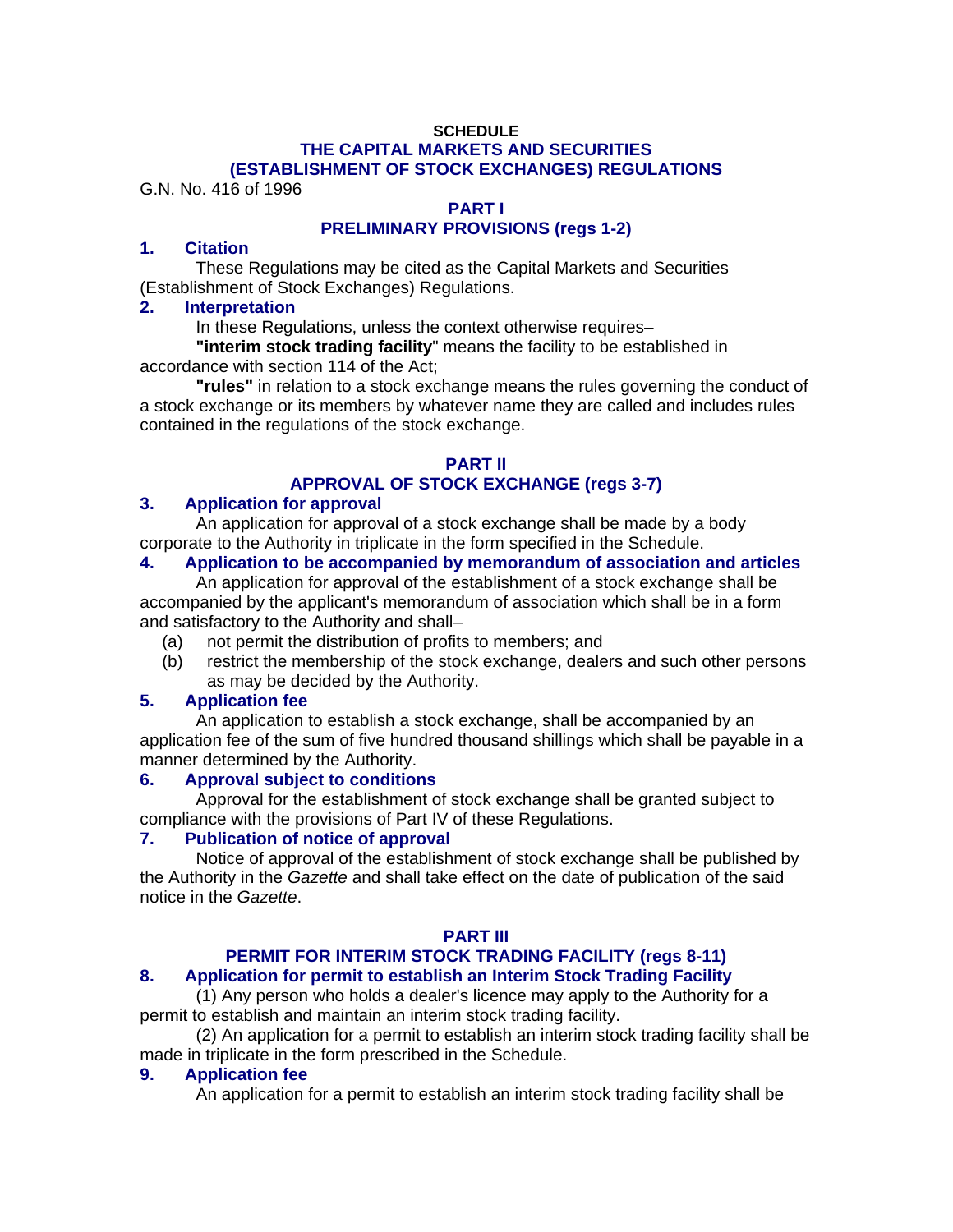accompanied by an application fee of the sum of five hundred thousand shillings payable in a manner to be determined by the Authority.

## **10. Publication of notice of permit**

Notice of a permit for the establishment of an interim stock trading facility shall be published by the Authority in the *Gazette* and shall take effect on the date of publication of the notice in the *Gazette.* 

## **11. Transition of Interim Stock Trading Facility to Stock Exchange**

An interim stock trading facility granted a permit in accordance with section 114 of the Act and these Regulations shall operate as an interim facility for a maximum period of five years after which the provisions of Part 1 of these Regulations will have to be complied with:

 Provided that the Authority may extend the period of five years upon application being made by an interim stock trading facility within three months prior to expiration of the period of five years.

## **PART IV**

#### **CONDITIONS FOR GRANT OF APPROVAL AND PERMIT (regs 12-20) 12. Requirements as to Stock Exchange**

An interim stock trading facility approved by the Stock Exchange Authority shall– (a) engage solely in the business of operating a securities exchange;

- (b) maintain a governing body which consists of dealers and persons providing a fair representation for listed companies, investors and the general public who are acceptable to the Authority;
- (c) employ a Chief Executive and an administration of sufficient capacity to administer the stock exchange including any contractual arrangements with specialised organisations for the settlement, deposit or efficient clearing of business;
- (d) establish a physical location and mode of operation which contributes to a more orderly and efficient market for securities in Tanzania;
- (e) establish a physical trading facility at which all bids to purchase and offers to sell can be exposed to each other and at which members of the public are granted an opportunity to witness trading; and
- (f) maintain a system to be approved by the Authority for granting compensation to investors who suffer pecuniary loss resulting from the failure of a dealer to meet his contractual obligations.

## **13. Certain conditions attached to approval or permit**

It shall be a condition for every grant of approval to establish a stock exchange or permit to establish an interim stock trading facility that the authority shall be furnished with–

- (a) a list of members of the stock exchange or interim stock trading facility and any amendments thereto;
- (b) names of members of the council of a stock exchange or governing body of an interim stock trading facility and any change thereto;
- (c) notice of any disciplinary action taken against a member of a stock exchange or interim stock trading facility;
- (d) changes in the appointment or the terms and conditions of the chief executive officer;
- (e) a list of securities traded in the stock exchange or interim stock trading facility and any amendments thereto;
- (f) in the case of a stock exchange, proposed amendments to be made to the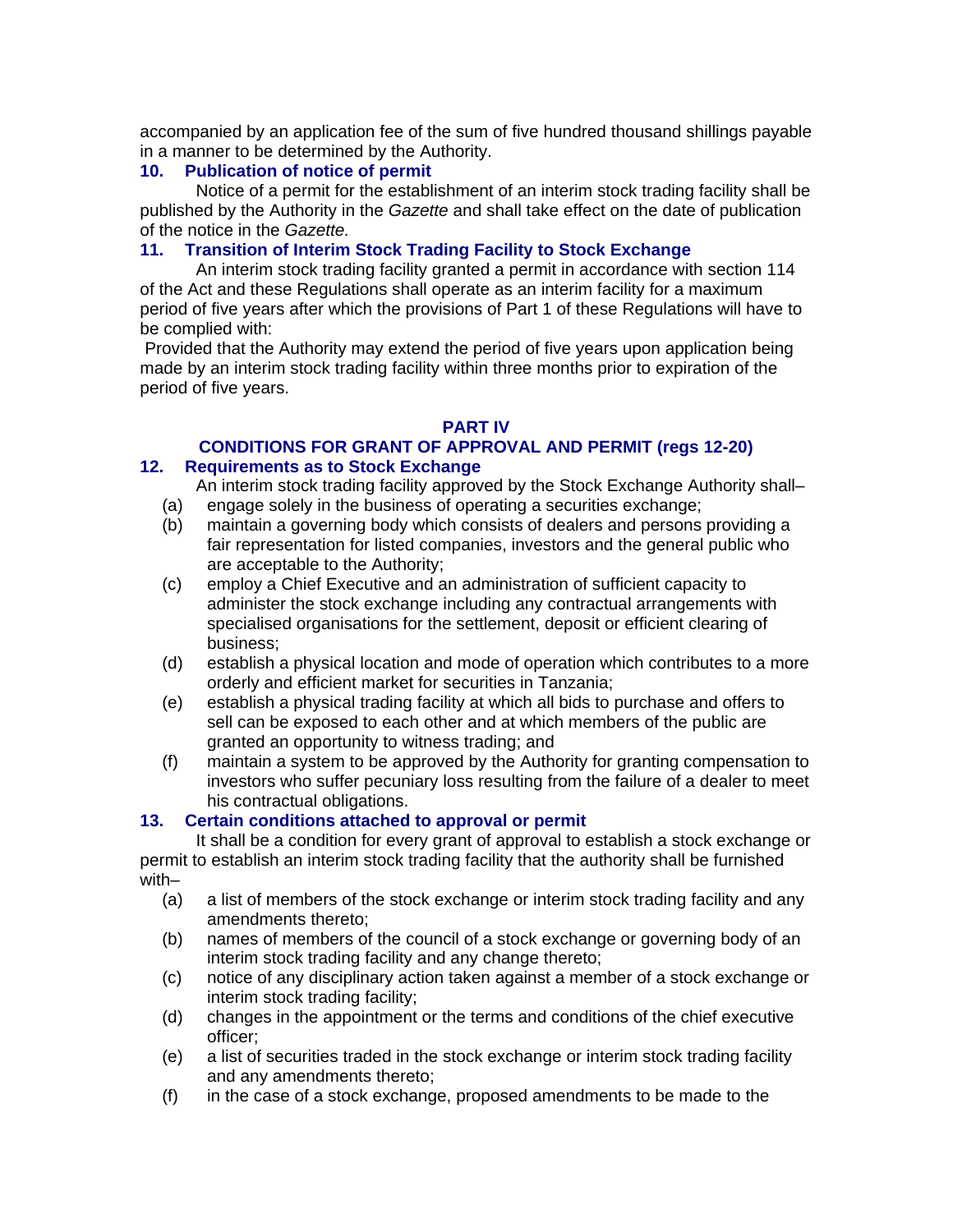conditions under which securities may be listed for trading;

- (g) proposed amendments to be made to the conditions governing dealing in securities by members of a stock exchange;
- (h) monthly returns of the volume of securities traded in the stock exchange or interim stock trading facility in a manner prescribed by the Authority;
- (i) amendments proposed to be made to the rules governing the conduct of the stock exchange, or its members;
- (j) the days and hours of business of a stock exchange or interim stock trading of the stock exchange;
- (k) such other information as may be required by the Authority.

## **14. Conditions for trading, settlement and delivery**

A stock exchange shall regulate its, members and ensure the day to day management of trading, settlement, delivery and other activities on dealing in securities in accordance with the memorandum and articles, rules, by-laws and regulations of the stock exchange which have been approved by the Authority.

## **15. Accounting records**

A stock exchange shall maintain and reserve such books of account and documents, or acceptable alternative accounting records in their place as may be determined by the Authority for a period of seven years.

## **16. Annual reports**

A stock exchange shall before the 30th June in each year or such extended period as the Authority may from time to time allow, furnish the Authority with a report of activities during the preceding calendar year in the form as may be required by the Authority.

## **17. Amendment of memorandum and articles**

The Memorandum and Articles of Association and by laws of a stock exchange in so far as they have been approved by the Authority, shall not be amended, varied or rescinded without the approval of the Authority.

#### **18. Compliance with listing requirements**

A stock exchange shall comply with the rules formulated by the Authority to regulate the listing of securities.

## **19. Powers of Chief Executive**

The Chief Executive of a stock exchange shall have the power to enforce the rules, by-laws and regulations of the stock exchange and to administer the prescribed penalties including suspension from trading.

## **20. Transparency of transactions**

A stock exchange shall make public its transactions in such a manner as may be required by the Authority.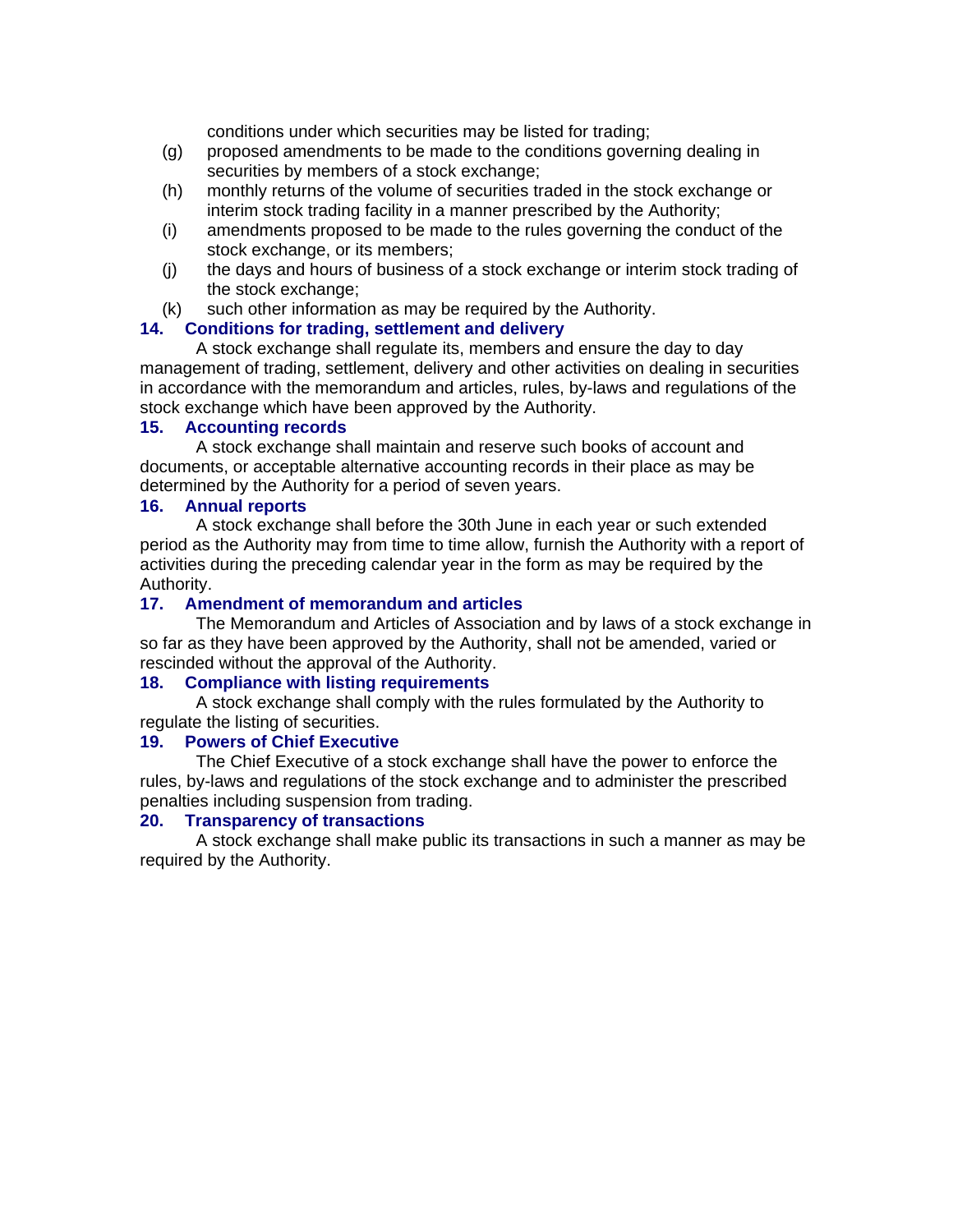## **SCHEDULE APPLICATION FOR APPROVAL TO ESTABLISH A STOCK EXCHANGE OR PERMIT TO ESTABLISH AN INTERIM STOCK TRADING FACILITY**

| We hereby apply for approval to establish stock exchange/permit to establish an interim stock<br>trading facility <sup>1</sup> 1 and submit the following information for your consideration: |                       |
|-----------------------------------------------------------------------------------------------------------------------------------------------------------------------------------------------|-----------------------|
| (a)                                                                                                                                                                                           |                       |
| (b)                                                                                                                                                                                           |                       |
| (i)                                                                                                                                                                                           |                       |
| (ii)                                                                                                                                                                                          |                       |
| Names and addresses of Directors.<br>(c)                                                                                                                                                      |                       |
| 1.                                                                                                                                                                                            |                       |
| 2.                                                                                                                                                                                            |                       |
| 3.                                                                                                                                                                                            |                       |
| 4.<br>5.                                                                                                                                                                                      |                       |
| 6.                                                                                                                                                                                            |                       |
| 7 <sub>1</sub>                                                                                                                                                                                |                       |
| (d)                                                                                                                                                                                           |                       |
|                                                                                                                                                                                               |                       |
| 2. We enclose two copies each of the following documentation required to accompany the<br>application.                                                                                        | For official use only |
| Status:                                                                                                                                                                                       |                       |
|                                                                                                                                                                                               | Received/Not received |
| (a) The Memorandum and Articles of Association, and the rules                                                                                                                                 |                       |
| and by-laws of the Stock Exchange                                                                                                                                                             |                       |
| (b) The listing requirements for the Stock Exchange                                                                                                                                           |                       |
| (c) The list of names and addresses of the members of the                                                                                                                                     |                       |
| Stock Exchange                                                                                                                                                                                |                       |
| (d) The list of companies listed with the Stock Exchange                                                                                                                                      |                       |
| (e) The audited annual accounts for the last three years of                                                                                                                                   |                       |
| operation, or the period since inception, if shorter, of the                                                                                                                                  |                       |
| securities exchange. If the company has taken over existing<br>operations of a securities exchange, please provide those                                                                      |                       |
| relevant accounts                                                                                                                                                                             |                       |
| 3. We also enclose application renewal fee of T.Shs.                                                                                                                                          |                       |
| 4. Declaration of compliance in the case of application of a permit to establish an interim<br>stock trading facility:                                                                        |                       |
|                                                                                                                                                                                               |                       |
| do hereby state that I/we have read the Rules designed to regulate the interim stock trading                                                                                                  |                       |
| facility issued by the Authority and further that I/we <sup>ii</sup> 2 shall abide by those Rules.                                                                                            |                       |
|                                                                                                                                                                                               |                       |
|                                                                                                                                                                                               |                       |
|                                                                                                                                                                                               |                       |

 $\overline{a}$